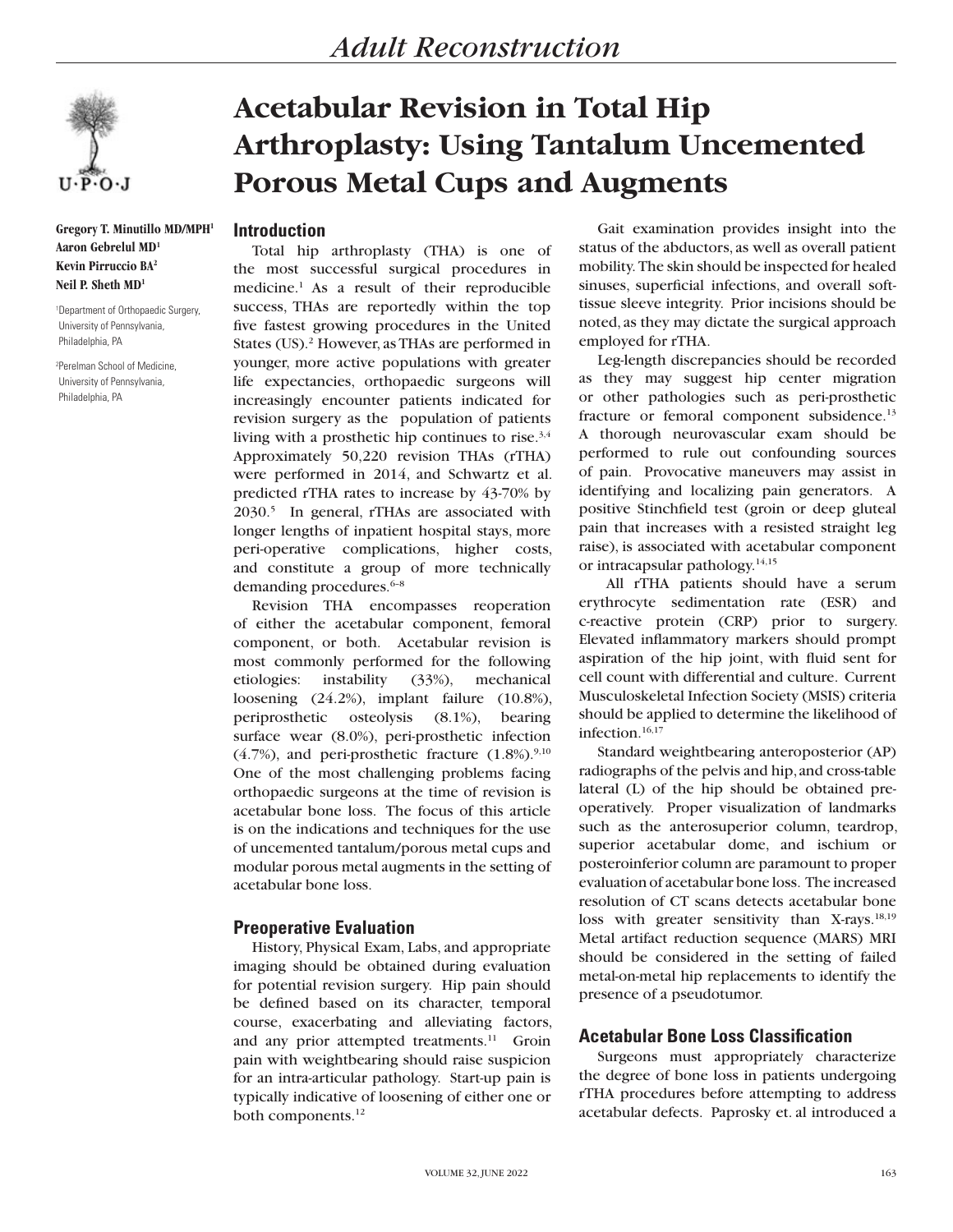classification system in 1994 favored by the authors of this chapter, as we believe it guides treatment of acetabular bone loss.22 This classification utilizes four radiographic features to quantify and localize bone loss involving hip center position, the superior acetabular dome, the medial wall, and the posterior column.<sup>11</sup>

The bone loss pattern must then be classified in order to guide treatment. Type I defects exhibit minimal bone loss with no hip center migration, no ischial lysis, no teardrop osteolysis, and an intact Köhler's line. Type II defects exhibit hip center migration  $\leq$  3cm, in one of three directions, and thus are further subcategorized as type A, B and C. Type IIA defects demonstrate anterosuperior migration without ischial or teardrop osteolysis, and don't violate Köhler's line. Type IIB defects demonstrate superolateral migration with minimal ischial osteolysis, and without teardrop destruction or violation of Köhler's line. Type IIC defects demonstrate medial hip center migration with mild ischial osteolysis, mild teardrop destruction, and disruption of Köhler's line.

Type III defects are subdivided into Type A and B defects. Type IIIA defects ("up and out") exhibit  $>$  3cm of superolateral hip center migration, moderate ischial and teardrop lysis, and an intact Köhler's line. (Figure 1.) Type IIIB defects ("up and in") exhibit superomedial hip center migration, severe ischial and teardrop osteolysis, and a disrupted Köhler's line. (Figure 2.) Type IIC, IIIA and IIIB defects may be associated with chronic pelvic discontinuities, with the highest incidences seen with type IIIB defects.<sup>11</sup> The classification system is advantageous not only due to its descriptive and quantitative nature, but because it has demonstrated validity in correlating with intraoperative bone loss while having good reliability among observers.<sup>23,24</sup>

## **Intra-operative Bone Loss Assessment**

In the case of rTHA, surgeons should select a surgical exposure that affords optimal visualization of the posterior ilium and posteroinferior column. The authors recommend a posterior approach to the hip, as this permits excellent access to the posterior acetabulum and is extensile.



Figure 1. AP Pelvis x-ray of a patient with eccentric polyethylene wear and osteolysis. Following cup removal, the "up and out" defect would be classified as a Paprosky IIIA defect.



**Figure 2.** AP Pelvis x-ray of a patient with an "up and in" Paprosky IIIB defect without a chronic pelvic discontinuity. The stem is also malpositioned and will require revision.

Following adequate exposure, implant removal should be executed in a manner which minimizes iatrogenic bone loss. At this stage in the procedure, the surgeon can determine whether an isolated acetabular revision is indicated. The proceeding discussion will focus specifically on isolated acetabular revisions with porous tantalum shells and modular porous metal augments for severe acetabular bone loss.

Intra-operative assessment of acetabular bone loss begins with debriding the acetabular fossa. In cases of massive bone loss (such as Paprosky Type IIIA and IIIB defects), surgeons must orient themselves by identifying the true hip center using the location of the transverse acetabular ligament.<sup>25</sup> In cases when the TAL is difficult to identify, the inferior margin of the acetabulum can be located with the use of intra-operative fluoroscopy. For the purpose of this paper, we assume a chronic pelvic discontinuity is not present intraoperatively. However, this must be ruled out in all cases of acetabular revision when bone loss is encountered.

Type I and most Type II defects seldom require the use of modular porous metal augments, and can be treated successfully with a hemispheric component alone. However, Type IIIA and IIIB defects typically require additional structural support. Type IIIA defects are often reconstructed with uncemented, porous hemispheric implants combined with a modular, porous metal augments or a structural allograft. Type IIIB defects lack both anterosuperior and posteroinferior column support. An uncemented acetabular device must be used in some capacity with either a reconstruction cage, modular porous metal augments, or structural allograft.<sup>10,11,26</sup>

## **What is the function of your augment?**

Revision acetabular reconstruction is executed with four key principles: (1) establishing intimate contact between the implant and host bone; (2) creating a stable construct with minimal micromotion; (3) implanting a construct that adequately distributes physiologic load to the remaining host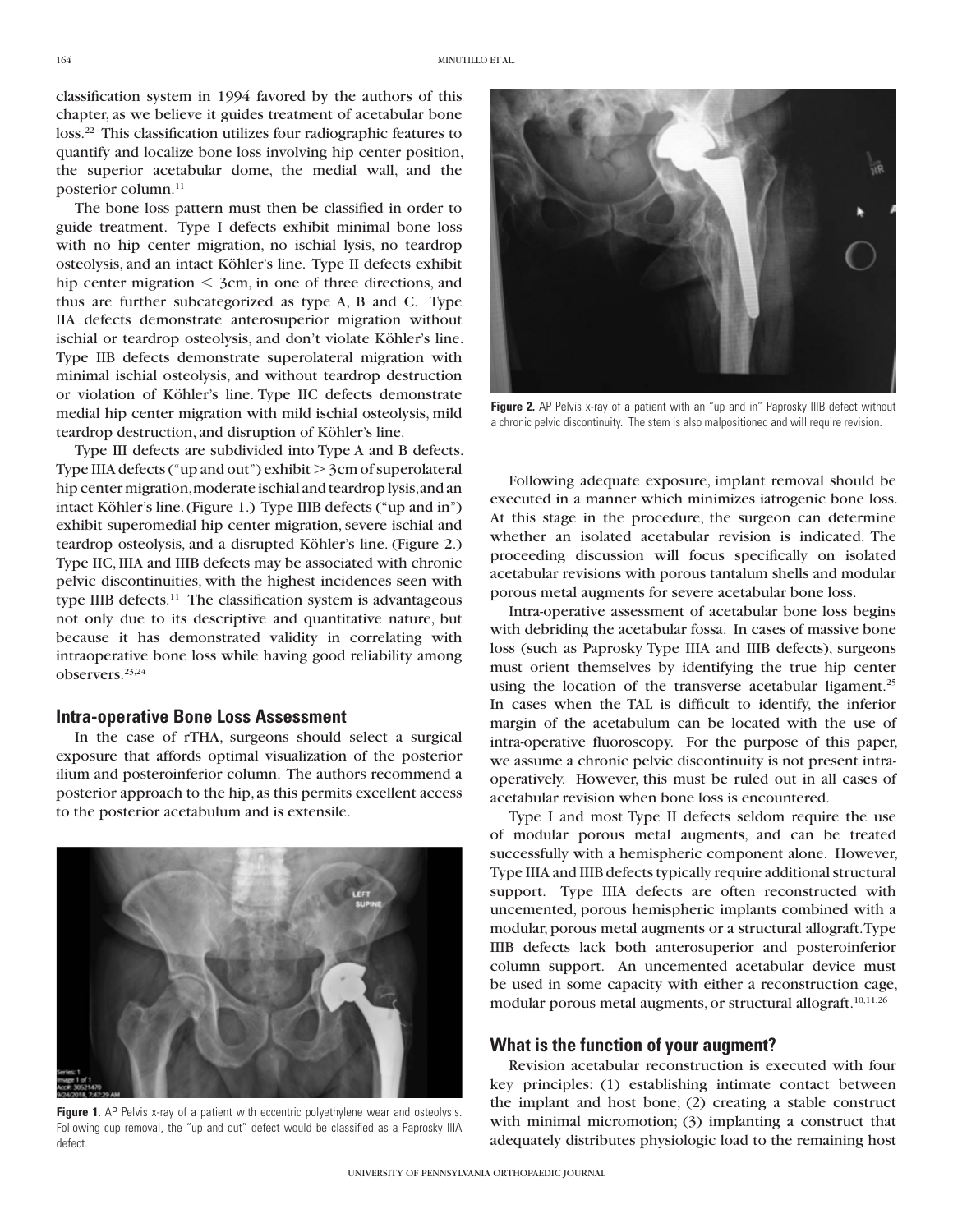acetabular bone stock; and (4) achieving biologic fixation of the construct.<sup>25</sup>

Importantly, modular porous metal augments must serve a specific function. *Sheth et al.* described the use of augments to fall into two broad categories based on their function: primary stability vs supplemental fixation. The authors explain that an augment provides primary stability when used to address intracavitary defects, and provides supplemental fixation for extracavitary defects.<sup>27</sup> Intracavitary defects are those which directly involve the anterosuperior and/or posterorinferior columns of the acetabulum.

Extracavitary defects involve the posterosuperior wall or dome. (Figure 3.) The function of the augment will determine whether the augment should be placed prior to or following cup insertion. All augments should be unitized to the cup with cement.

# **Acetabular Revision for a Paprosky IIIA Defect using Tantalum/Porous Metal Cups and Augments.**

The surgeon should initiate the reconstruction with sequential hemispheric reaming on reverse in the anatomic location of the native hip center. Reaming is performed until interference fit of the reamer is achieved between the anterosuperior and posteroinferior columns. If there is adequate support, a tantalum acetabular revision shell can be opened and implanted in the appropriate version and inclination. Adjuvant screw fixation with 4-5 screws with good purchase is required, and 1-2 screws should be placed in the ischium and/or superior pubic ramus to avoid abduction failure of the construct.

Attention should then be turned to the location of the defect where an augment is appropriate. In the case of an "up and out" Paprosky IIIA defect, the defect is superolateral, and the augment here will provide supplemental fixation. (Figure 4) Once a satisfactory fit between both the augment and the acetabulum has been achieved, the augment should



**Figure 3.** Intra-operative image demonstrating a posterosuperior trial augment in place. The real augment will provide supplemental fixation to the overall construct, is placed after the cup is inserted, and is unitized to the cup with cement.



**Figure 4:** AP Pelvis x-ray of the patient in Figure 1 at 24 months following reconstruction of the Paprosky IIIA defect. The defect was reconstructed with a porous tantalum shell with a modular porous metal augment posterosuperiorly.

be secured with screws and unitized to the cup with polymethylmethacrylate (PMMA) cement.<sup>25</sup>

# **Acetabular Revision for a Paprosky IIIB Defect using Tantalum/Porous Metal Cups and Augments**

Paprosky IIIB defects represent the most severe acetabular bone loss patterns. These defects are commonly referred to as "up and in" defects exhibiting  $>60\%$  loss of acetabular bone stock. Following acetabular exposure, and ruling out a chronic pelvic discontinuity, the reconstruction begins with reverse reaming at the anatomic location of the acetabulum. Due to the degree of anterosuperior column bone loss, an augment is typically needed to reconstruct the anterosuperior column. In the setting where the cup being implanted is larger than 66 mm, an augment can be placed anterosuperiorly for intracavitary reduction which decreases the acetabular size by 1 cm and brings the hip center inferior and lateral—closer to the native hip center.<sup>25,27</sup> In cases with massive defects, two augments may be placed into the defect prior to cup insertion; this is known as the Dome technique.<sup>28</sup>

Augments provide primary stability to the overall construct when placed for the purpose of reconstructing the anterosuperior column. (Figure 5.) The augment is secured with screws, and a reamer is used to ream on reverse between the augment and the host posteroinferior column. Once interference fit is achieved between the reconstructed anterosuperior column and the native posteroinferior column, the reamer disengages from the reamer handle and can be used as a surrogate cup.

Once the cup size has been chosen, cement should be placed on the augment interface where it will contact the cup. Following cup insertion in the appropriate position, adjuvant screw fixation with 4-5 screws and at least 1-2 inferiorly placed screws (i.e., "kickstand" screws) should be performed, with the latter serving to prevent abduction failure of the cup.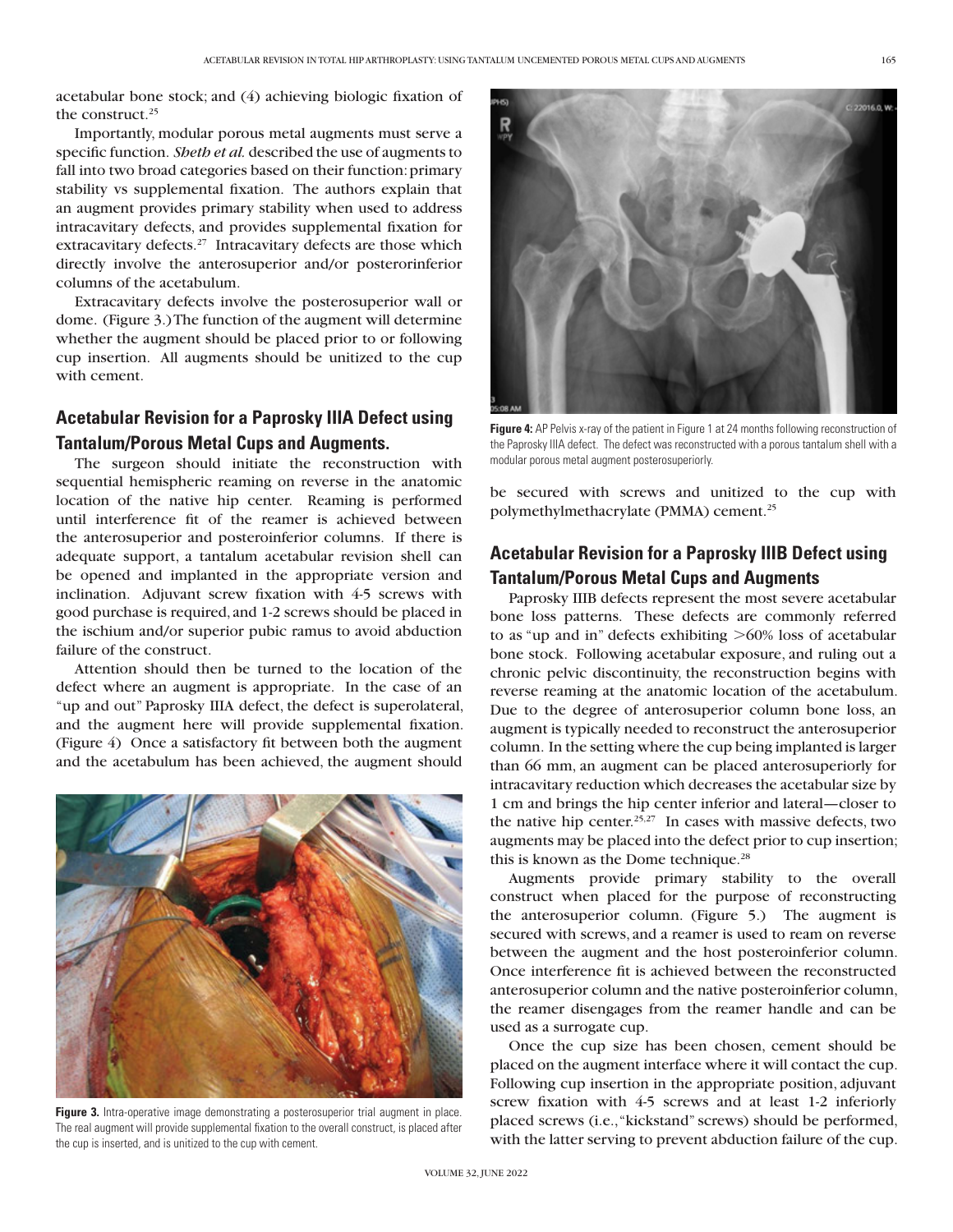

**Figure 5.** Intra-operative image demonstrating an augment used to reconstruct the anterosuperior column. The augment will provide primary stability to the overall construct, is placed prior to cup insertion, and is unitized to the cup with cement.

Appropriate sites for kickstand screw insertion include the ischium and superior pubic ramus. At this time, a decision is made whether a posterosuperior augment is needed for supplemental fixation. If adjuvant screw fixation is inadequate due to the amount or integrity of the residual bone stock, an augment for supplemental fixation should be used. (Figure 6)

For supplemental fixation, an "orange slice" augment is placed posterosuperiorly against host bone. The augment is secured with screws placed across the dome of the acetabulum. PMMA cement should be interposed between the augment and the hemispheric cup interface. For both Paprosky Type IIIA and Type IIIB defects, a liner is cemented into position. In both cases, cementation will create a locked construct less prone to failure.

## **Post-Operative Management**

Patients should receive appropriate perioperative antibiotics at the time of surgery. We recommend obtaining tissue cultures at the time of revision. Patients are kept touchdown weightbearing for  $\pm$  weeks and then advanced to 50% weightbearing for an additional  $\pm$  weeks. At 12 weeks, patients are typically advanced to weightbearing as tolerated if they have demonstrated no interval change in component position on serial, post-operative radiographs.

## **Summary of Clinical Outcomes**

Outcomes for rTHA for Paprosky IIIA and IIIB defects with uncemented porous cups and augments have been encouraging. The majority of studies over the past decade report excellent survivorship with short to mid-term follow up.29–35 The results with this technique, when accounting for all causes (infections, recurrent dislocations, periprosthetic fractures etc.), demonstrate a low failure rate  $(< 10\%)$ . When looking at failure rates specifically for aseptic loosening, survivorship has been reported as high as 100% at the short to mid-term follow-up.30–35



**Figure 6.** AP hip x-ray of the patient in Figure 5 immediately following reconstruction of the Paprosky IIIB acetabular defect and femoral stem revision. The reconstruction was performed with a tantalum revision shell and a posterosuperior modular porous metal augment for supplemental fixation.

Similar clinical success was also observed in studies with mid to long-term follow-up. Most recently, *Lochel* et al. presented their findings in 31 patients with 10 year followup and reported 92.5% survivorship of the acetabular component.36 The rate of revision for aseptic loosening in this cohort was 5.6%, with failures attributed to poor screw fixation. Two of these failures required acetabular revision for a chronic pelvic discontinuity.

*Jenkins* et al. also published similar results in 2017 after following 28 and 22 Paprosky Type IIIA and IIIB acetabular defects, respectively.38 They reported 100% survivorship at 5 year follow-up, and 97% at 10 years with aseptic loosening as the primary endpoint. It should be noted that of the two failures, one did not utilize the described technique with multiple screws and PMMA cement between the augment and the acetabular shell– this may suggest further support for the technique we describe in this chapter. The authors reported decreased survivorship at 7 years in hips with an associated chronic pelvic discontinuity.

The study with the greatest number of combined Paprosky IIIA and IIIB defects was performed by *Grappiolo* et al. They reported on 42 Type IIIA and 13 Type IIIB defects and demonstrated 96.4% and 92.8% survivorship at 2 and 5 years, respectively. Of the four acetabular revisions, three were due to aseptic loosening and 1 one was due recurrent instability.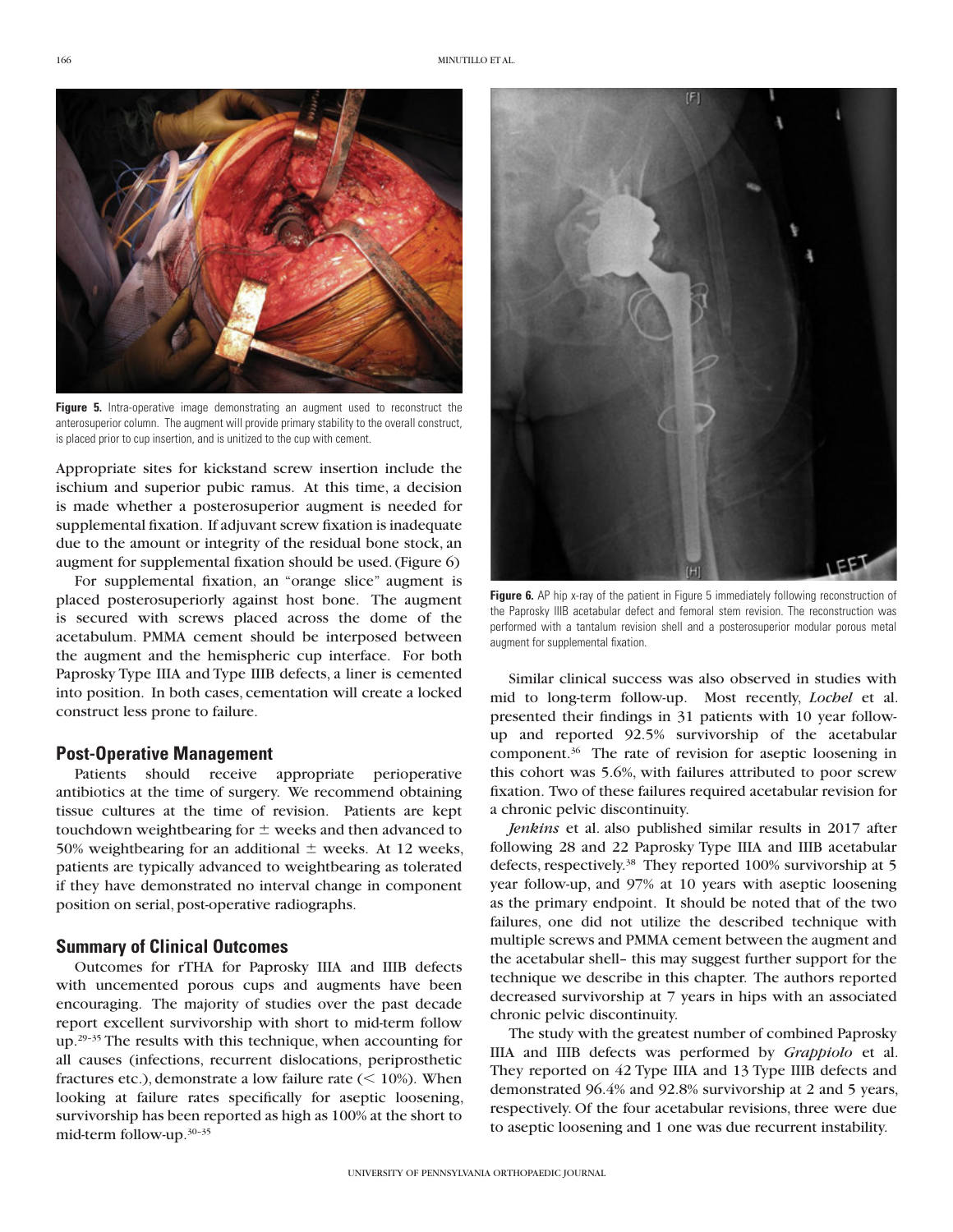#### **Table 1. Reported outcomes for the use of uncemented porous cups and augments for Paprosky III (A&B) acetabular bone loss**

| <b>Author</b>                     | Year | N  | <b>Defect Type</b>                                                   | <b>Mean</b><br>Follow up | <b>Outcome</b>                                                                                                                                                                                                       |
|-----------------------------------|------|----|----------------------------------------------------------------------|--------------------------|----------------------------------------------------------------------------------------------------------------------------------------------------------------------------------------------------------------------|
| Lochel J.36                       | 2019 | 53 | <b>22 IIIA</b><br>9 IIIB                                             | 10 years                 | 92.5% survivorship at 1 years. 3 aseptic loosenings believed<br>to be from in adequate screw fixation                                                                                                                |
| O'Neill, C.J. <sup>29</sup>       | 2018 | 38 | 29 IIIA<br>9 IIIB                                                    | 36 months                | 3 revisions: 1 for deep infection. 2 for aseptic loosening. Four<br>of the IIIB defects exhibited pelvic discontinuity.                                                                                              |
| Eachempati, K.K. <sup>30</sup>    | 2018 | 41 | 36 IIIA<br>5 IIIB                                                    | 39.4 months              | 100% survivorship. In one patient, augments were used to<br>provide both primary stability and supplemental fixation.                                                                                                |
| Jenkins, D.R. <sup>38</sup>       | 2017 | 58 | <b>28 IIIA</b><br><b>22 IIIB</b>                                     | 5 year<br>minimum        | 2 revisions (3%): 1 of which had pelvic discontinuity                                                                                                                                                                |
| Flecher $X39$                     | 2017 | 51 | 7 IIIA<br>5 IIIB                                                     | 6.8 years                | 16 of the 51 hip constructs used augments. 1 patient required<br>revision for septic loosening. 100% survival for aseptic<br>loosening at 64 months. Global survivorship was 92.3% at 64<br>months.                  |
| Grappiolo, G. <sup>37</sup>       | 2015 | 55 | 42 IIIA<br><b>13 IIIB</b>                                            | 53.7 months              | Survival rate at 2 and 5 years was 96.4% and 92.8%. Four<br>(7.3%) of 55 hips underwent acetabular components revision:<br>three cases of loosening (5.4%), and one of recurrent<br>instability (1.8%) were reported |
| Meneghini, R.M. <sup>31</sup>     | 2015 | 8  | 7 IIIA<br>8 IIIB                                                     | 16.5 months              | No failures reported                                                                                                                                                                                                 |
| Butayong E.D. <sup>32</sup>       | 2014 | 24 | 19 IIIA<br>3 IIIB<br>$2$ PD $*$                                      | 37 months                | 2 failures due to septic loosening. 92% still demonstrated<br>osteointegration.                                                                                                                                      |
| Molicnik, A.33                    | 2014 | 25 | 6 IIIA<br>3 IIIB<br>$1$ PD $*$                                       | 20.5 months              | 100% survivorship with respect to aseptic loosening                                                                                                                                                                  |
| Abolghasemian,<br>M <sup>40</sup> | 2013 | 34 | 18 minor column<br>defect<br>14 major column<br>defect<br>$2$ PD $*$ | 64.5 months              | 3 cases of aseptic loosening, 2 of which had PD at time of<br>revision                                                                                                                                               |
| Gehrke, T. <sup>41</sup>          | 2013 | 46 | 18 IIIA<br>28 IIB                                                    | 46 months                | 2 of these hips demonstrated aseptic loosening, both of which<br>were IIIA defects.                                                                                                                                  |
| Del Gaizo D.J. <sup>42</sup>      | 2012 | 37 | 37 IIIA                                                              | 60 months                | One patient underwent revision for aseptic loosening. 7 were<br>revised for periprosthetic femur fracture; 3 for infection; 2 for<br>recurrent dislocation                                                           |
| Davies, J.H. <sup>43</sup>        | 2011 | 46 | 21 IIIA<br>$11$ $IIIB$<br>4 PD                                       | 50 months                | 100% Survivorship with respect to aseptic loosening                                                                                                                                                                  |
| Flecher, X.44                     | 2010 | 72 | 23 IIIA<br>8IIIB                                                     | 4 years                  | 100% Survivorship with respect to aseptic loosening                                                                                                                                                                  |
| Van Kleunen, J.P. 34              | 2009 | 97 | 19 IIIA<br>16 IIIB                                                   | 45 months                | 100% Survivorship with respect to aseptic loosening                                                                                                                                                                  |
| Weeden S.H. <sup>35</sup>         | 2007 | 43 | 33 IIIA<br>10 IIIB                                                   | 2.8 years                | 26 constructs had augments, 10 of which had pelvic<br>discontinuity. 1 failure due to loosening due to sepsis (98%<br>survivorship).                                                                                 |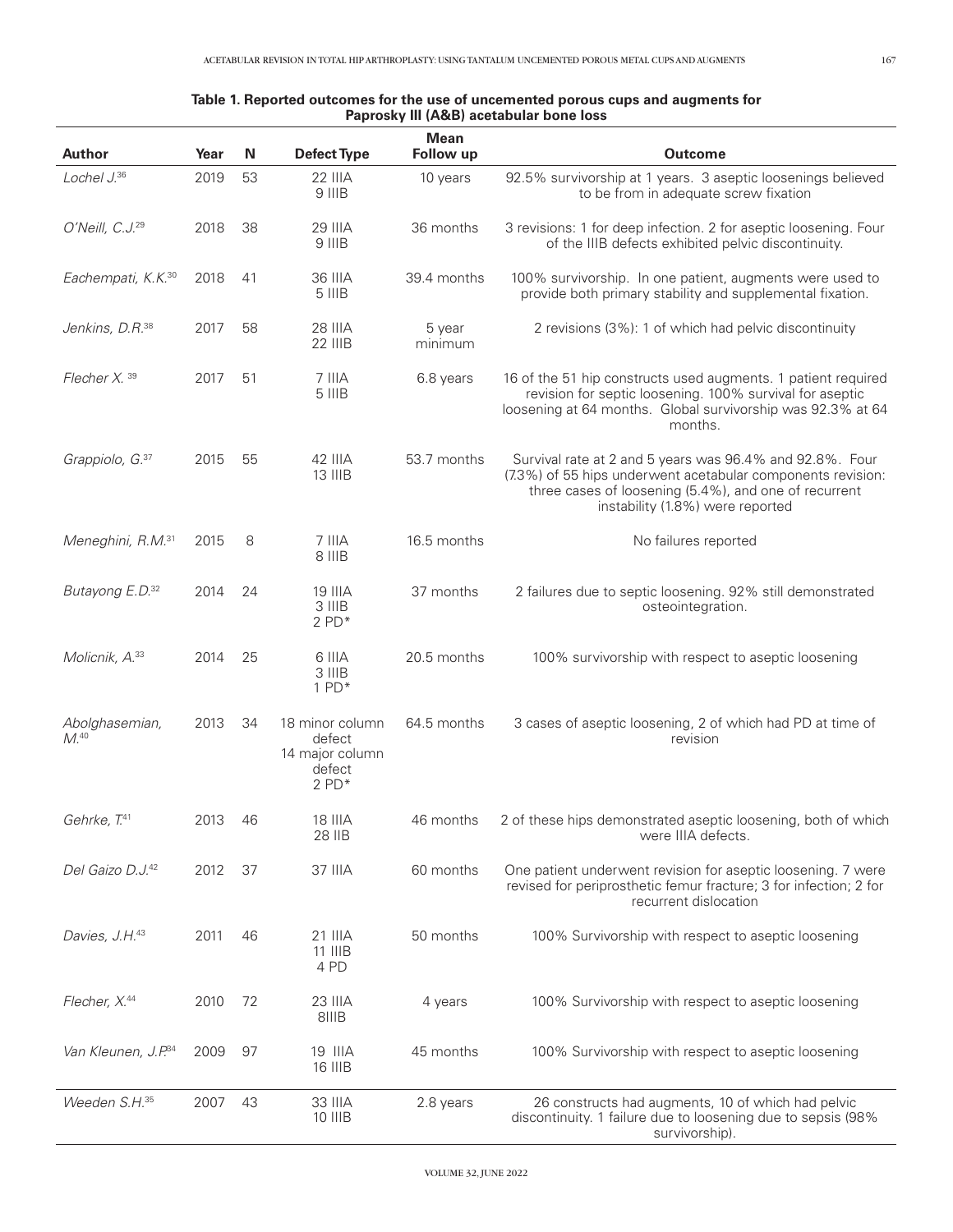Even in the face of such positive results, the majority of these studies fail to distinguish isolated Type IIIA and IIIB defects from defects with an associated chronic pelvic discontinuity. This is an important distinction which may dictate the use of an alternative technique for acetabular reconstruction rather than those described in this chapter. In 2018, *Eachempati* et al. studied isolated IIIA and IIIB defects without an associated chronic pelvic discontinuity in 41 patients.<sup>30</sup> They reported 100% survivorship at mean 39.4 months follow -up. This study reinforces the concept of considering isolated Paprosky IIIA and IIIB defects and those with an associated chronic pelvic discontinuity as separate entities. It also illustrates the effectiveness of the techniques described in this chapter, assuming patients have been properly indicated.

## **Summary**

In this this chapter, we detailed key principles of evaluating and surgically managing acetabular bone loss. We identify two severe acetabular defect patterns, Paprosky IIIA and IIIB without pelvic discontinuity, as indications for the use of tantalum/porous hemispheric cups and augments. While these augments come in various shapes and sizes, the ultimate use of these augments depend on their function. When appropriately employed, uncemented porous metal cups and augments may serve as powerful tools for improving revision THA outcomes. Although longer term clinical studies are needed, available data on the use of this technique in the setting of severe acetabular bone loss is very promising.

## **References**

**1.Learmonth ID, Young C, Rorabeck C.** The operation of the century: total hip replacement. *Lancet*. 2007;370(9597):1508-1519. doi:10.1016/S0140-6736(07)60457-7

**2. Fingar KR, Stocks C, Weiss AJ,** Steiner CA. Most Frequent Operating Room Procedures Performed in U.S. Hospitals, 2003–2012: Statistical Brief #186. *Healthc Cost Util Proj Stat Briefs*. 2006:1-15. http://www.ncbi.nlm.nih.gov/pubmed/25695123.

**3.** S**loan M, Premkumar A, Sheth NP**. Projected volume of primary total joint arthroplasty in the u.s., 2014 to 2030. *J Bone Jt Surg - Am Vol*. 2018;100(17):1455-1460. doi:10.2106/JBJS.17.01617

**4.** I**orio R, Robb WJ, Healy WL,** *et al.* Orthopaedic surgeon workforce and volume assessment for total hip and knee replacement in the United States: Preparing for an epidemic. *J Bone Jt Surg - Ser A*. 2008;90(7):1598-1605. doi:10.2106/JBJS.H.00067

**5. Schwartz AM, Farley KX, Guild GN,** *et al.* Projections and Epidemiology of Revision Hip and Knee Arthroplasty in the United States to 2030. *J Arthroplasty*. 2020;35(6):S79-S85. doi:10.1016/j. arth.2020.02.030

**6. Bohl DD, Samuel AM, Basques BA,** *et al.* How Much Do Adverse Event Rates Differ Between Primary and Revision Total Joint Arthroplasty? *J Arthroplasty*. 2016;31(3):596-602. doi:10.1016/j. arth.2015.09.033

**7.** I**saacson MJ, Bunn KJ, Noble PC,** *et al.* Quantifying and Predicting Surgeon Work Input in Primary vs Revision Total Hip Arthroplasty. *J Arthroplasty*. 2016;31(6):1188-1193. doi:10.1016/j. arth.2015.11.042

**8. Nichols CI, Vose JG.** Clinical Outcomes and Costs Within 90 Days of Primary or Revision Total Joint Arthroplasty. *J Arthroplasty*. 2016;31(7):1400-1406.e3. doi:10.1016/j.arth.2016.01.022

**9. Bozic KJ, Kurtz SM, Lau E, et.al.** The epidemiology of revision total hip arthroplasty in the united states. *J Bone Jt Surg - Ser A*. 2009;91(1):128-133. doi:10.2106/JBJS.H.00155

10. Fryhofer GW, Ramesh S, Sheth NP. Acetabular reconstruction in revision total hip arthroplasty. *J Clin Orthop Trauma*. 2020;11(1):22-28. doi:10.1016/j.jcot.2019.11.004

11. **Sheth NP, Nelson CL, Springer BD,** *et al.* Acetabular bone loss in revision total hip arthroplasty: Evaluation and management. *J Am Acad Orthop Surg*. 2013;21(3):128-139. doi:10.5435/JAAOS-21-03-128

**12. Robbins GM, Masri BA, Garbuz DS,** *et al.* Evaluation of pain in patients with apparently solidly fixed total hip arthroplasty components. *J Am Acad Orthop Surg*. 2002;10(2):86-94. doi:10.5435/00124635-200203000-00004

**13. Brown NM, Hellman M, Haughom BH,** *et al.* Acetabular distraction: An alternative approach to pelvic discontinuity in failed total hip replacement. *Bone Jt J*. 2014;96B(11):73-77. doi:10.1302/0301-620X.96B11.34316

**14. Deirmengian GK, Zmistowski B, O'Neil JT,** *et al.* Management of acetabular bone loss in revision total hip arthroplasty. *J Bone Jt Surg - Ser A*. 2011;93(19):1842-1852. doi:10.2106/ JBJS.J.01197

**15. Maslowski E, Sullivan W, Forster Harwood J,** *et al.* The Diagnostic Validity of Hip Provocation Maneuvers to Detect Intra-Articular Hip Pathology. *PM R*. 2010;2(3):174-181. doi:10.1016/j.pmrj.2010.01.014

**16. Parvizi J, Tan TL, Goswami K,** *et al.* The 2018 Definition of Periprosthetic Hip and Knee Infection: An Evidence-Based and Validated Criteria. *J Arthroplasty*. 2018;33(5):1309-1314.e2. doi:10.1016/j.arth.2018.02.078

**17. Parvizi J, Zmistowski B, Berbari EF,** *et al.* New definition for periprosthetic joint infection: From the workgroup of the musculoskeletal infection society. *Clin Orthop Relat Res*. 2011;469(11):2992-2994. doi:10.1007/s11999-011-2102-9

18. Puri L, Wixson RL, Stern SH, et al. Use of helical computed tomography for the assessment of acetabular osteolysis after total hip arthroplasty. *J Bone Jt Surg - Ser A*. 2002;84(4):609- 614+Adv92. doi:10.2106/00004623-200204000-00016

**19. Leung S, Naudie D, Kitamura N, et al.** Computed Tomography in the Assessment of. 2005:592-597.

20. D'Antonio JA, Capello WN, Borden LS, et al. Classification and management of acetabular abnormalities in total hip arthroplasty. *Clin Orthop Relat Res*. 1989;(243):126-137. doi:10.1097/00003086-198906000-00019

21. Berry DJ, Lewallen DG, Hanssen AD, et al. Pelvic discontinuity in revision total hip arthroplasty. *J Bone Jt Surg - Ser A*. 1999;81(12):1692-1702. doi:10.2106/00004623-199912000- 00006

22. Paprosky WG, Perona PG, Lawrence JM. Acetabular defect classification and surgical reconstruction in revision arthroplasty. A 6-year follow-up evaluation. *J Arthroplasty*. 1994;9(1):33- 44. doi:10.1016/0883-5403(94)90135-X

23. Yu R, Hofstaetter JG, Sullivan T, Costi K, et al. Validity and reliability of the paprosky acetabular defect classification hip. *Clin Orthop Relat Res*. 2013;471(7):2259-2265. doi:10.1007/ s11999-013-2844-7

**24. Telleria JJM, Gee AO**. Classifications in brief: Paprosky classification of acetabular bone loss. *Clin Orthop Relat Res*. 2013;471(11):3725-3730. doi:10.1007/s11999-013-3264-4

**25. Sporer SM**. How to do a revision total hip arthroplasty: Revision of the acetabulum. *J Bone Jt Surg - Ser A*. 2011;93(14):1359-1366. doi:10.2106/jbjs.9314icl

26. Hasenauer MD, Paprosky WG, Sheth NP. Treatment options for chronic pelvic discontinuity. *J Clin Orthop Trauma*. 2018;9(1):58-62. doi:10.1016/j.jcot.2017.09.009

**27. Sheth NP, Melnic CM, Paprosky WG.** Acetabular distraction: An alternative for severe Acetabular bone loss and chronic pelvic discontinuity. *Bone Jt J*. 2014;96B(11):36-42. doi:10.1302/0301-620X.96B11.34455

**28. Melnic CM, Knedel M, Courtney PM,** *et al.* The Dome Technique, an Option for Massive Anterosuperior Medial Acetabular Bone Loss: A Retrospective Case Series. *HSS J*. 2020;16:521- 526. doi:10.1007/s11420-019-09730-x

29. O'Neill CJ, Creedon SB, Brennan SA, et al. Acetabular Revision using Trabecular Metal Augments for Paprosky Type 3 Defects. *J Arthroplasty*. 2018;33(3):823-828. doi:10.1016/j. arth.2017.10.031

**30. Eachempati KK, Bollavaram VR, Malhotra R, et al.** Results of trabecular metal augments in Paprosky IIIA and IIIB defects. *Bone Jt J*. 2018;100B(7):903-908. doi:10.1302/0301-620X.100B7. BJJ-2017-1604.R1

**31. Meneghini RM, Lieberman JR, Russo GS,** *et al.* Porous Tantalum Buttress Augments for Severe Acetabular Posterior Column Deficiency. *Surg Technol Int*. 2015;27:240-244.

**32. Batuyong ED, Brock HS, Thiruvengadam N,** *et al.* Outcome of porous tantalum acetabular components for paprosky type 3 and 4 acetabular defects. *J Arthroplasty*. 2014;29(6):1318-1322. doi:10.1016/j.arth.2013.12.002

**33. Moličnik A, Hanc M, Rečnik G, et al.** Porous tantalum shells and augments for acetabular cup revisions. *Eur J Orthop Surg Traumatol*. 2014;24(6):911-917. doi:10.1007/s00590-013-1354-3 **34. Van Kleunen JP, Lee GC, Lementowski PW,** *et al.* Acetabular Revisions Using Trabecular Metal Cups and Augments. *J Arthroplasty*. 2009;24(6 SUPPL.):64-68. doi:10.1016/j.arth.2009.02.001